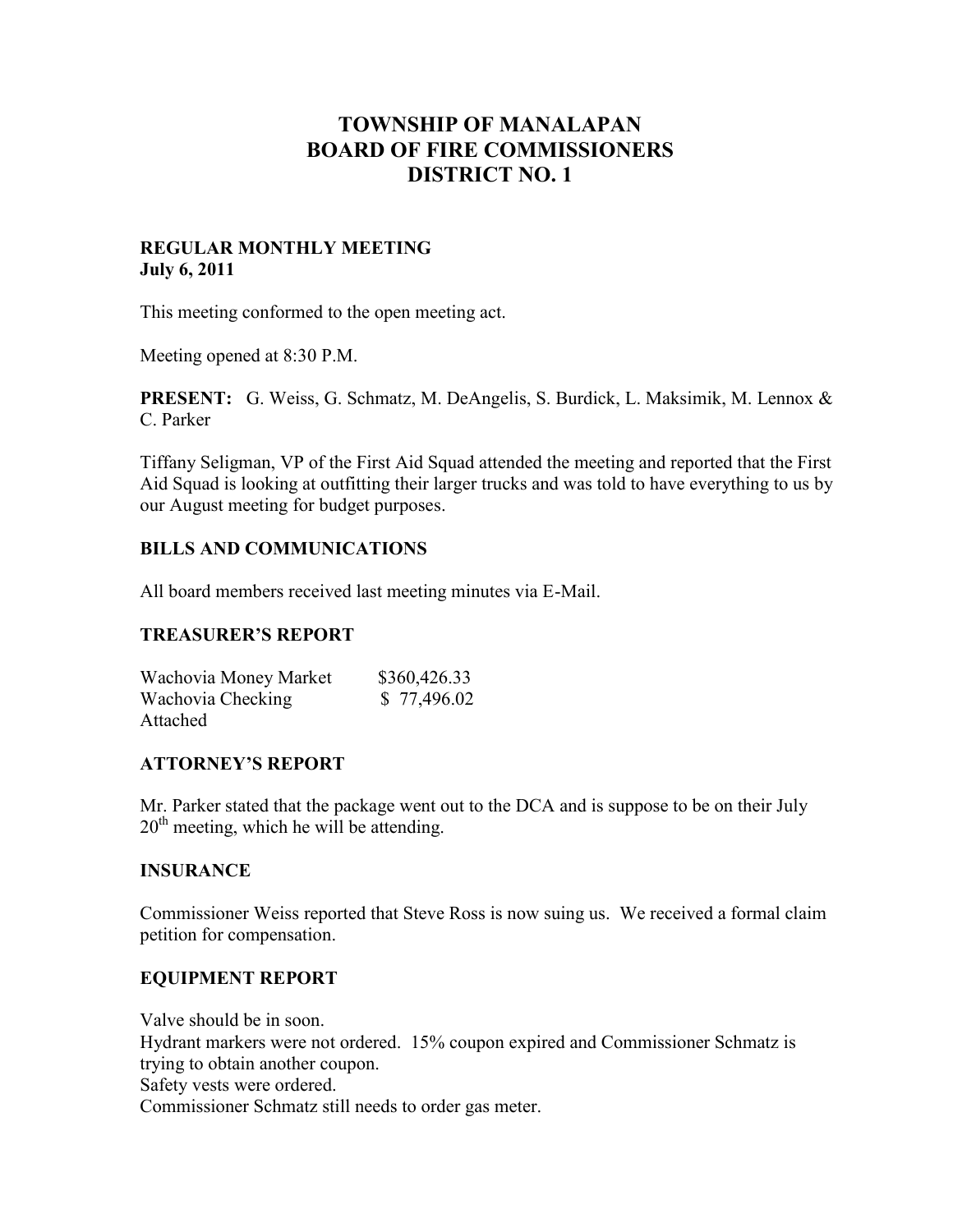# **RADIO REPORT**

Lee Maksimik reported that MidState is due out here to make a couple of repairs.

# **CHIEF'S REPORT**

Chief Burdick reported there have been 471 calls for the year. There were 82 calls in June. Wednesdays & Fridays have the most calls.

# **TRUCK REPORT**

Services have been completed on all trucks. Fire & Safety will be here to make necessary repairs from ladder inspections on  $26$ -1-90 & 26-1-91. 26-1-91 – problem with air conditioning was repaired. Lee Maksimik & Frank Kuka's vehicles were taken to McLaughlins Auto to repair air conditioning. Chief Burdick's vehicle went in for servicing.

# **ASSOCIATION REPORT**

A-Top was called to repair kitchen door.

# **TRUSTEES' REPORT**

No report.

# **OLD BUSINESS**

See attached.

### **NEW BUSINESS**

Commissioner DeAngelis made a motion to pay all vouchers; this was seconded by Commissioner Schmatz . All voted aye.

Physicals to take place in August, September & October. Chief Burdick will announce this at Monday night's meeting.

Meeting opened to the public at 8:55 p.m.

A motion was made by Commissioner DeAngelis to adjourn; it was second by Commissioner Weiss and all voted aye.